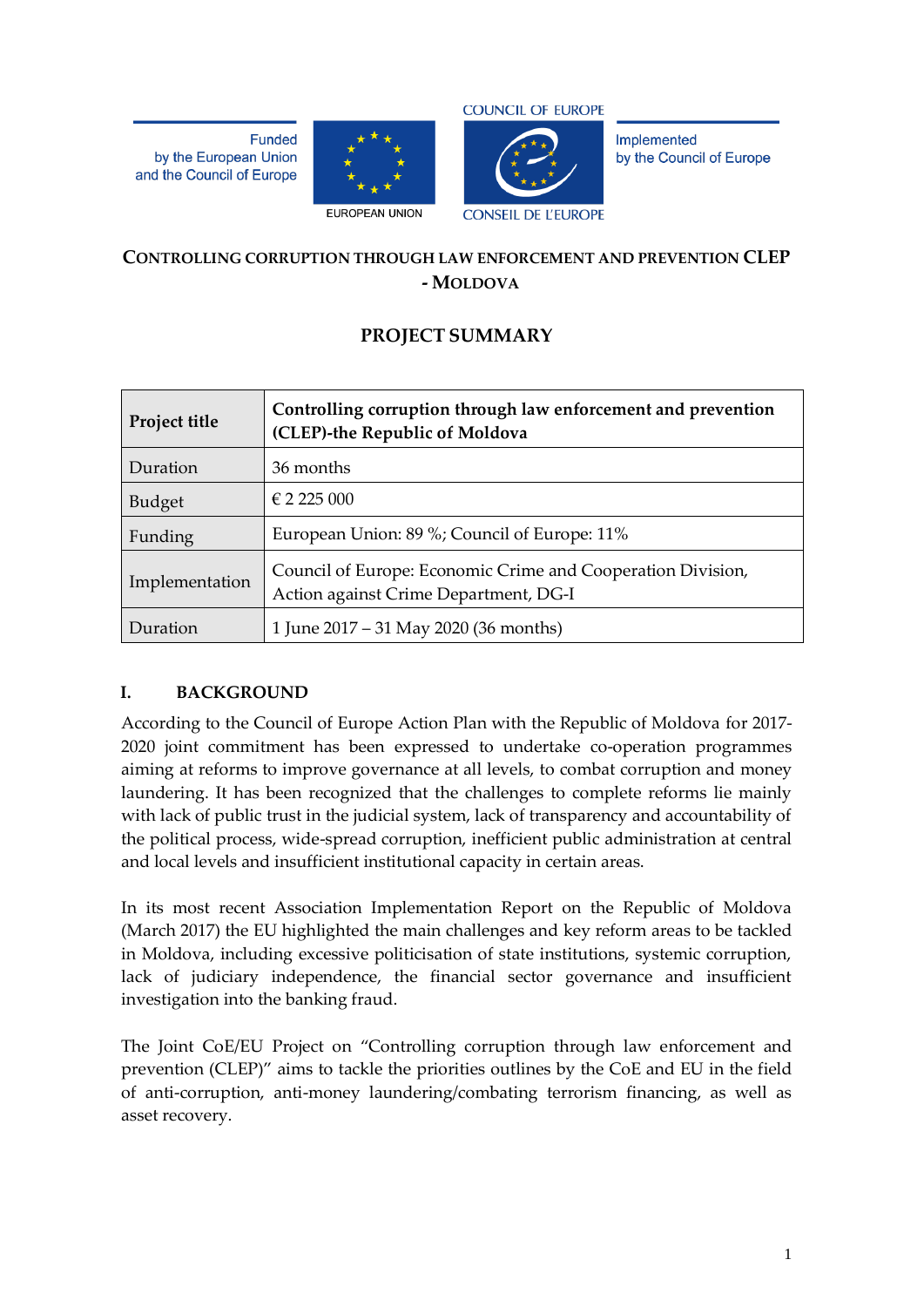### **II. NEEDS TO BE ADDRESSED**

The project was developed to accommodate the needs of various actors involved in the field of combating corruption and economic crime as well as broader contextual needs of the society through awareness raising and information campaigns. The Project will address gaps in the legislative and institutional frameworks, capacity building needs for agencies undertaking both preventive and law enforcement functions, key IT infrastructure weaknesses and interagency coordination problems.

### **III. OBJECTIVES AND EXPECTED RESULTS**

| Objective             | To strengthen the anti-corruption framework in Moldova in line<br>with European and international treaties.                                                                                                                                                                                                                                                                                                                                                                                                                                                                                                                                                                                                                                                                                                                                                                                                                                                                                                             |
|-----------------------|-------------------------------------------------------------------------------------------------------------------------------------------------------------------------------------------------------------------------------------------------------------------------------------------------------------------------------------------------------------------------------------------------------------------------------------------------------------------------------------------------------------------------------------------------------------------------------------------------------------------------------------------------------------------------------------------------------------------------------------------------------------------------------------------------------------------------------------------------------------------------------------------------------------------------------------------------------------------------------------------------------------------------|
| Specific<br>Objective | To support the reform of the anti-corruption regulatory framework<br>and relevant institutions in line with European and international<br>standards and re-enforce national and international co-operation of<br>specialised law enforcement and prevention systems.                                                                                                                                                                                                                                                                                                                                                                                                                                                                                                                                                                                                                                                                                                                                                    |
| Expected<br>Results   | Gaps and deficiencies in the regulatory framework concerning<br>1.<br>prevention and fight against corruption<br>and<br>money<br>laundering/terrorism financing are addressed in line with<br>relevant CoE and EU practices;<br>2. Capacities of authorities to design and implement corruption and<br>money laundering prevention measures are enhanced;<br>3. Strengthened asset recovery framework and capacities of<br>relevant involved and dedicated structures;<br>4. Upgraded information sharing systems and capacities for the<br>national mechanisms concerning corruption offences/violations<br>and of tracing of assets and their recovery;<br>5. National and international co-operation between national and<br>international law enforcement agencies on data exchange and<br>international tracing of crime proceeds concerning corruption<br>and other forms of economic crime are supported and enhanced;<br>6. Public awareness and participation in the fight against<br>corruption is increased. |

## **IV. COUNTERPARTS AND BENEFICIARIES**

The CLEP Project will work with the following stakeholders:

- National Anti-Corruption Centre (NAC)
- General Prosecutor Office
- Anti-Corruption Prosecutor's Office
- National Integrity Authority (NIA)
- Office for Prevention and Fight against Money Laundering (FIU)
- Ministry of Internal Affairs (MIA)
- Ministry of Justice (MoJ)
- Supreme Council of Magistracy (SCM)